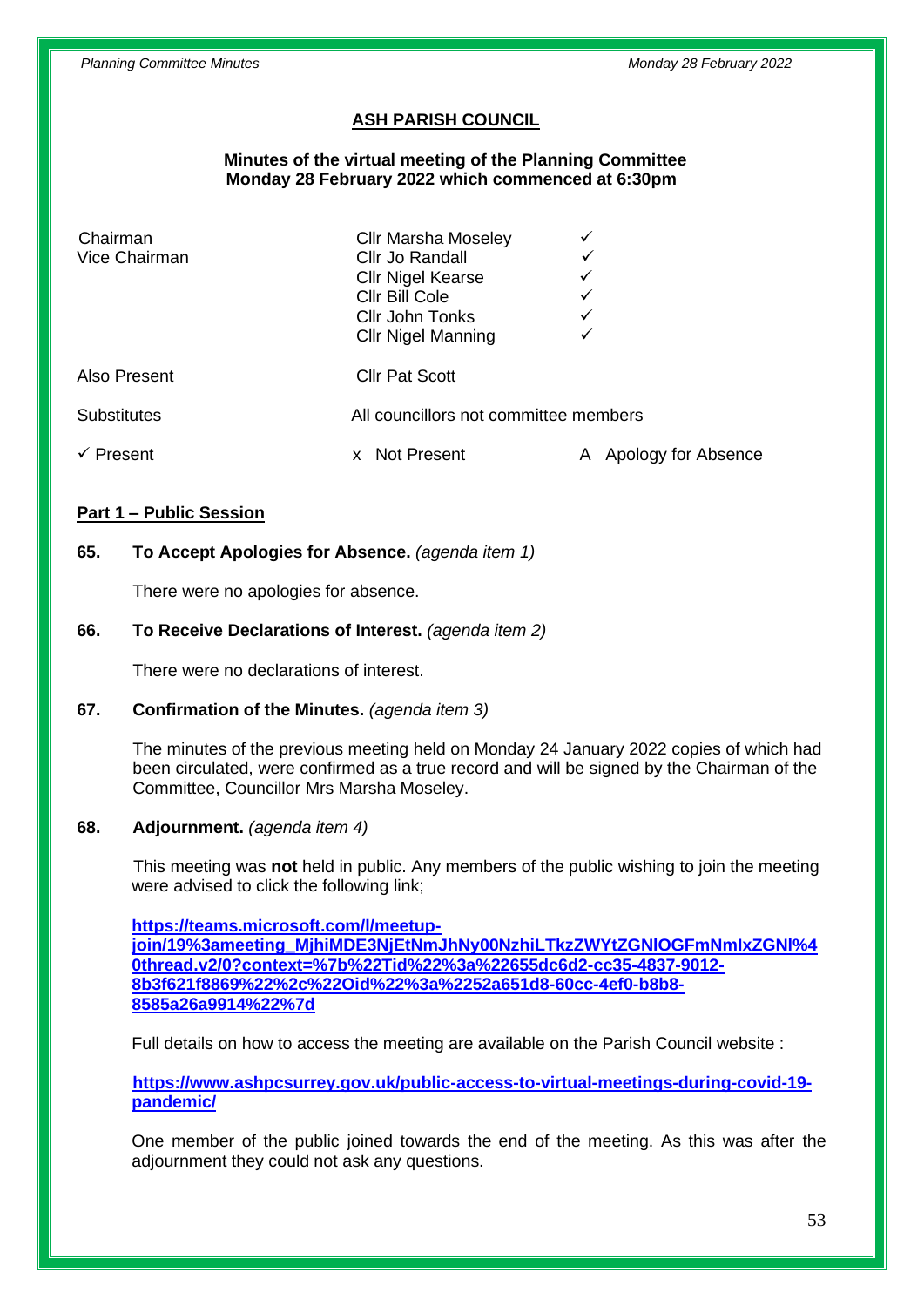# **69. Notification of a Tree Preservation Order (TPO).** *(agenda item 5)*

# **Ref : TH-4 of 2022**

Guildford Borough Council have issued a Tree Preservation Order to 10 Grange Farm Road, Ash under Town and Country Planning Act 1990 The Town and Country Planning (Tree Preservation) (England) Regulations 2012.

# *Tree Preservation Order noted.*

## **70. Applications for Planning Consent.** *(agenda item 6)*

Members considered the planning permission applications received as detailed at Appendix A and it was:

## *Recommended upon consideration of the applications as at Appendix A to make observations as shown.*

### **71. Applications for Tree Surgery.** *(agenda item 7)*

To consider tree surgery applications and if deemed necessary, make representation on behalf of the Council subject to plans being received as detailed at Appendix B.

### *Recommended upon consideration of the applications as at Appendix B to make observations as shown.*

### **72. Correspondence.** *(agenda item 8)*

There was no correspondence.

# **73. Next Meeting.** *(agenda item 9)*

The next meeting is due to be held **Monday 28 March 2022** commencing at 6:30pm.

*The meeting concluded at 18:52pm*

Chairman \_\_\_\_\_\_\_\_\_\_\_\_\_\_\_\_\_\_\_\_\_\_\_\_\_ Date \_\_\_\_\_\_\_\_\_\_\_\_\_\_\_\_\_\_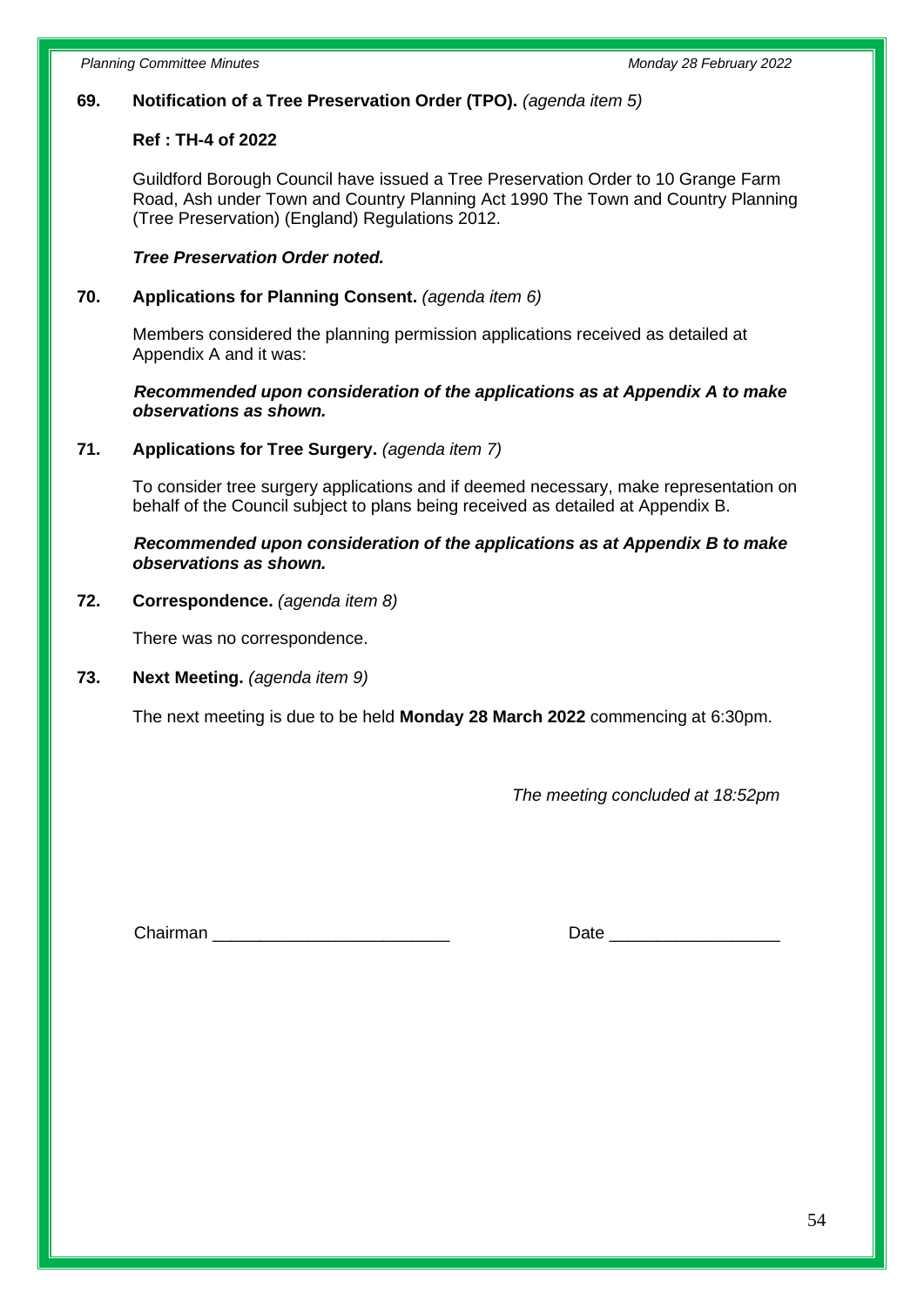# **Appendix A**

# **ASH PARISH COUNCIL**

# **Applications for Planning Consent**

# **28 February 2022**

| <b>Number and Location</b>                                                                        | <b>Development Proposed</b>                                                                                  |  |
|---------------------------------------------------------------------------------------------------|--------------------------------------------------------------------------------------------------------------|--|
| 21/P/02671<br><b>Juniper Cottage</b><br><b>Ash Green Road</b><br>Ash<br><b>GU12 6JH</b>           | Proposed erection of a detached single<br>storey double garage and installation of<br>wooden entrance gates. |  |
| <b>Object</b>                                                                                     |                                                                                                              |  |
| 1. Wooden gates above 1m height ruling when adjacent to highway.                                  |                                                                                                              |  |
| <b>Request</b>                                                                                    |                                                                                                              |  |
| 1. A condition, in perpetuity, that the double garage is not used for habitable<br>accommodation. |                                                                                                              |  |
| 21/P/01732                                                                                        | Single storey side/rear extension including<br>new garage and changes to                                     |  |
| <b>133 Carfax Avenue</b>                                                                          | fenestration, following demolition of                                                                        |  |
| Tongham                                                                                           | existing garage and timber outbuilding.                                                                      |  |
| <b>GU10 1BH</b>                                                                                   | (Description amended 21/01/2022)                                                                             |  |
| <b>No observations</b>                                                                            |                                                                                                              |  |
| 21/P/02702                                                                                        | Erection of a single storey side extension.                                                                  |  |
| <b>25 Orchard Close</b>                                                                           |                                                                                                              |  |
| <b>Ash Vale</b>                                                                                   |                                                                                                              |  |
| <b>GU12 5HU</b>                                                                                   |                                                                                                              |  |
| <b>Object</b>                                                                                     |                                                                                                              |  |

*1. Side extension not set back from front building line in contravention of Guildford Borough Council's SPD for Residential Extensions and Alterations.*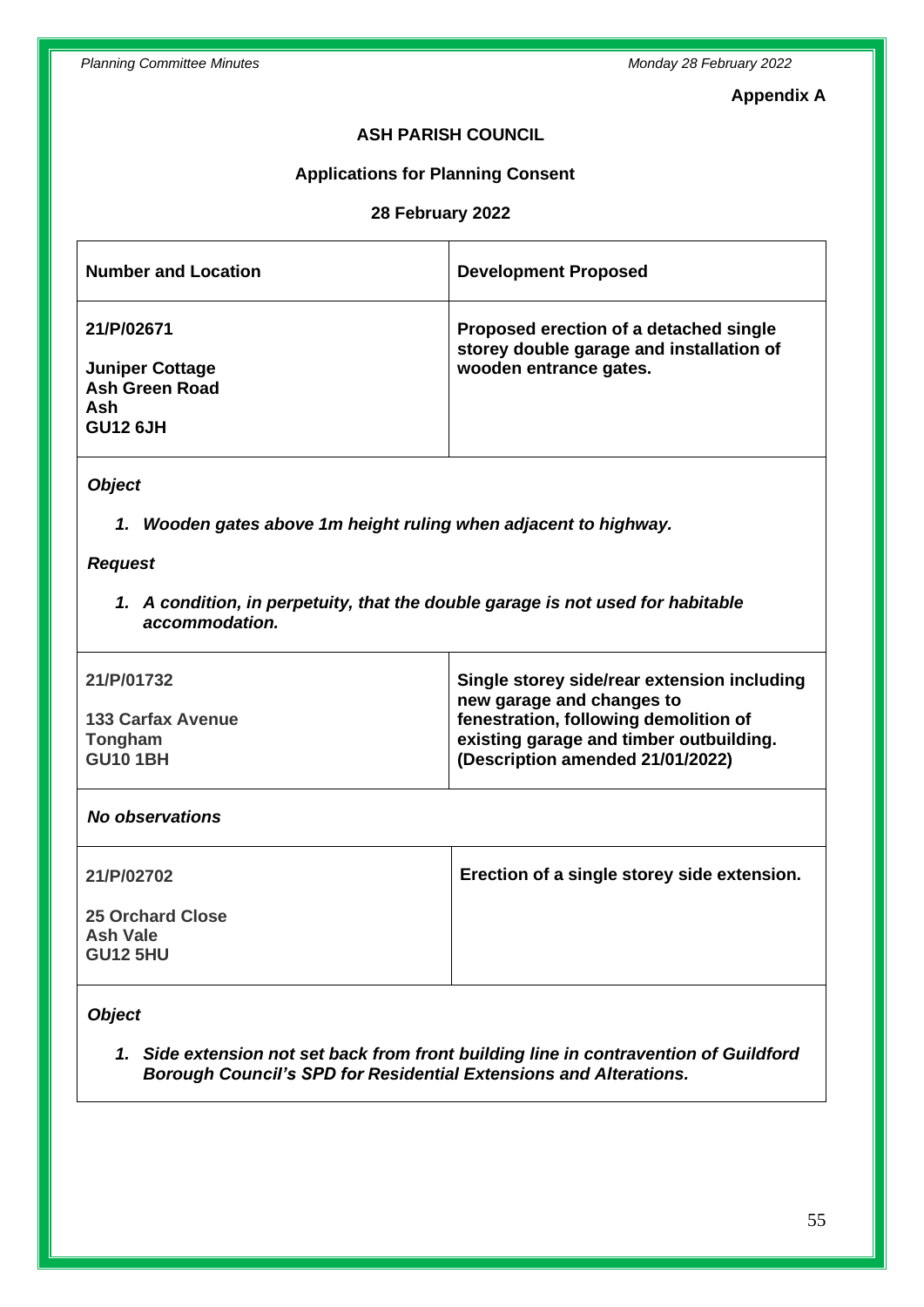*Planning Committee Minutes Monday 28 February 2022*

| <b>Number and Location</b>                                                                                                                                                                                                                                                                                                  | <b>Development Proposed</b>                                                                                                                                                                                     |  |
|-----------------------------------------------------------------------------------------------------------------------------------------------------------------------------------------------------------------------------------------------------------------------------------------------------------------------------|-----------------------------------------------------------------------------------------------------------------------------------------------------------------------------------------------------------------|--|
| 21/P/02710<br><b>Newlynds</b><br><b>Brackendene</b><br>Ash<br><b>GU12 6BN</b>                                                                                                                                                                                                                                               | New double garage including<br>workshop/store and bin storage on existing<br>driveway.                                                                                                                          |  |
| <b>Request</b>                                                                                                                                                                                                                                                                                                              |                                                                                                                                                                                                                 |  |
| 1. A condition, in perpetuity, that the double garage is not used for habitable<br>accommodation.                                                                                                                                                                                                                           |                                                                                                                                                                                                                 |  |
| 22/P/00005<br>38 Ash Hill Road<br>Ash<br><b>GU12 6AB</b>                                                                                                                                                                                                                                                                    | Erection of a single storey side extension<br>and two storey rear extension along with<br>changes to fenestration following<br>demolition of existing two storey rear<br>extension and side porch.              |  |
| <b>No observations</b>                                                                                                                                                                                                                                                                                                      |                                                                                                                                                                                                                 |  |
| 22/P/00061<br><b>Agincourt</b><br><b>Aldershot Road</b><br>Ash<br><b>GU12 6PD</b>                                                                                                                                                                                                                                           | Proposed new front porch, garage<br>conversion to habitable accommodation<br>and first floor side extension over, loft<br>conversion with front and rear<br>dormer windows and single storey rear<br>extension. |  |
| <b>Object</b><br>1. Flat roof not in accordance with Guildford Borough Council's Design Guide for<br><b>Residential Extensions.</b><br>2. Overlooking neighbouring properties.<br>3. Loss of amenity in respect of loss of light to neighbouring properties.<br>4. Out of scale and character.<br>5. Proximity to boundary. |                                                                                                                                                                                                                 |  |
| 22/P/00101<br>Ronan<br><b>Frimley Road</b><br><b>Ash Vale</b><br><b>GU12 5PD</b>                                                                                                                                                                                                                                            | Erection of a single storey rear extension.                                                                                                                                                                     |  |
| <b>No observations</b>                                                                                                                                                                                                                                                                                                      |                                                                                                                                                                                                                 |  |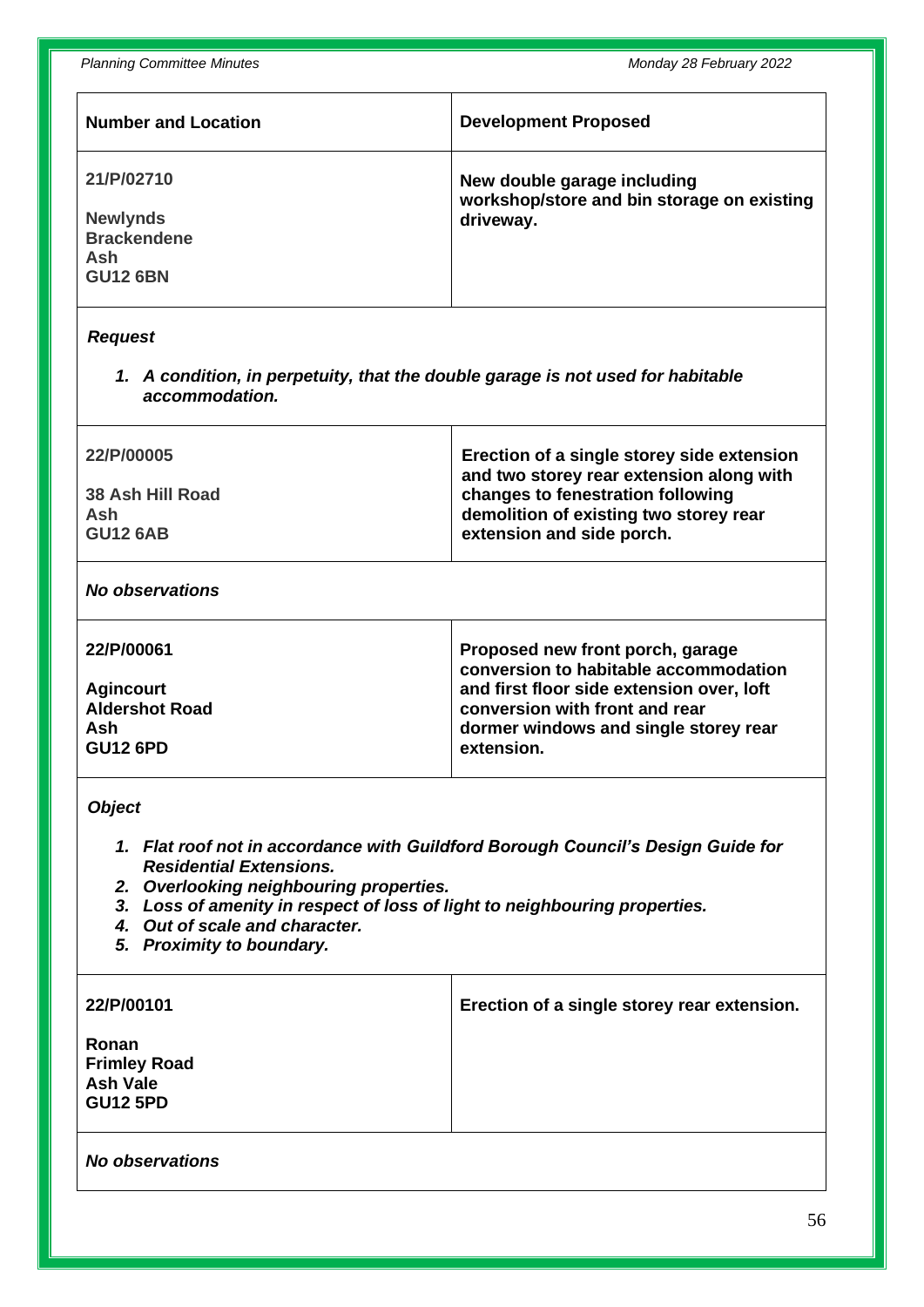| <b>Number and Location</b>                                                                                                                                                                                                                                                                            | <b>Development Proposed</b>                                                                                                                                                                                  |  |
|-------------------------------------------------------------------------------------------------------------------------------------------------------------------------------------------------------------------------------------------------------------------------------------------------------|--------------------------------------------------------------------------------------------------------------------------------------------------------------------------------------------------------------|--|
| 22/P/00085<br><b>The Hollies</b><br><b>Church Lane</b><br>Ash<br><b>GU12 6EX</b>                                                                                                                                                                                                                      | Erection of a two storey front/side/rear<br>extension with front-facing Juliet balcony<br>and single storey rear extension including<br>changes to fenestration, following<br>demolition of existing garage. |  |
| <b>Object</b><br>1. Overlooking neighbouring properties.<br>2. Poor design.<br>3. Overdevelopment of plot.<br>4. Proximity to boundary.<br>5. Side extension not set back from front building line in contravention of Guildford<br>Borough Council's SPD for Residential Extensions and Alterations. |                                                                                                                                                                                                              |  |
| 22/P/00075<br><b>24 Prospect Road</b><br><b>Ash Vale</b><br><b>GU12 5ED</b>                                                                                                                                                                                                                           | Retrospective planning application for new<br>fence and driveway gate, at the rear of the<br>property.                                                                                                       |  |
| <b>No observations</b>                                                                                                                                                                                                                                                                                |                                                                                                                                                                                                              |  |
| 22/P/00104<br><b>2 Canal Cottages</b><br><b>Canal Bank</b><br><b>Ash Vale</b><br><b>GU12 5HL</b>                                                                                                                                                                                                      | Part single/two storey side/rear extension,<br>including changes to fenestration.                                                                                                                            |  |
| <b>Object</b><br>1. Locally listed building.<br>2. Out of character and unbalances the semi's.<br>3. Two storey extension not subservient to existing dwelling.<br>4. Backs onto conservation area.<br>22/P/00119<br><b>Conversion of garage into habitable</b>                                       |                                                                                                                                                                                                              |  |
| <b>Beechwood Cottage</b><br><b>32 Alexandra Road</b><br>Ash<br><b>GU12 6PH</b>                                                                                                                                                                                                                        | accommodation including changes to<br>fenestration.                                                                                                                                                          |  |
| <b>No observations</b>                                                                                                                                                                                                                                                                                |                                                                                                                                                                                                              |  |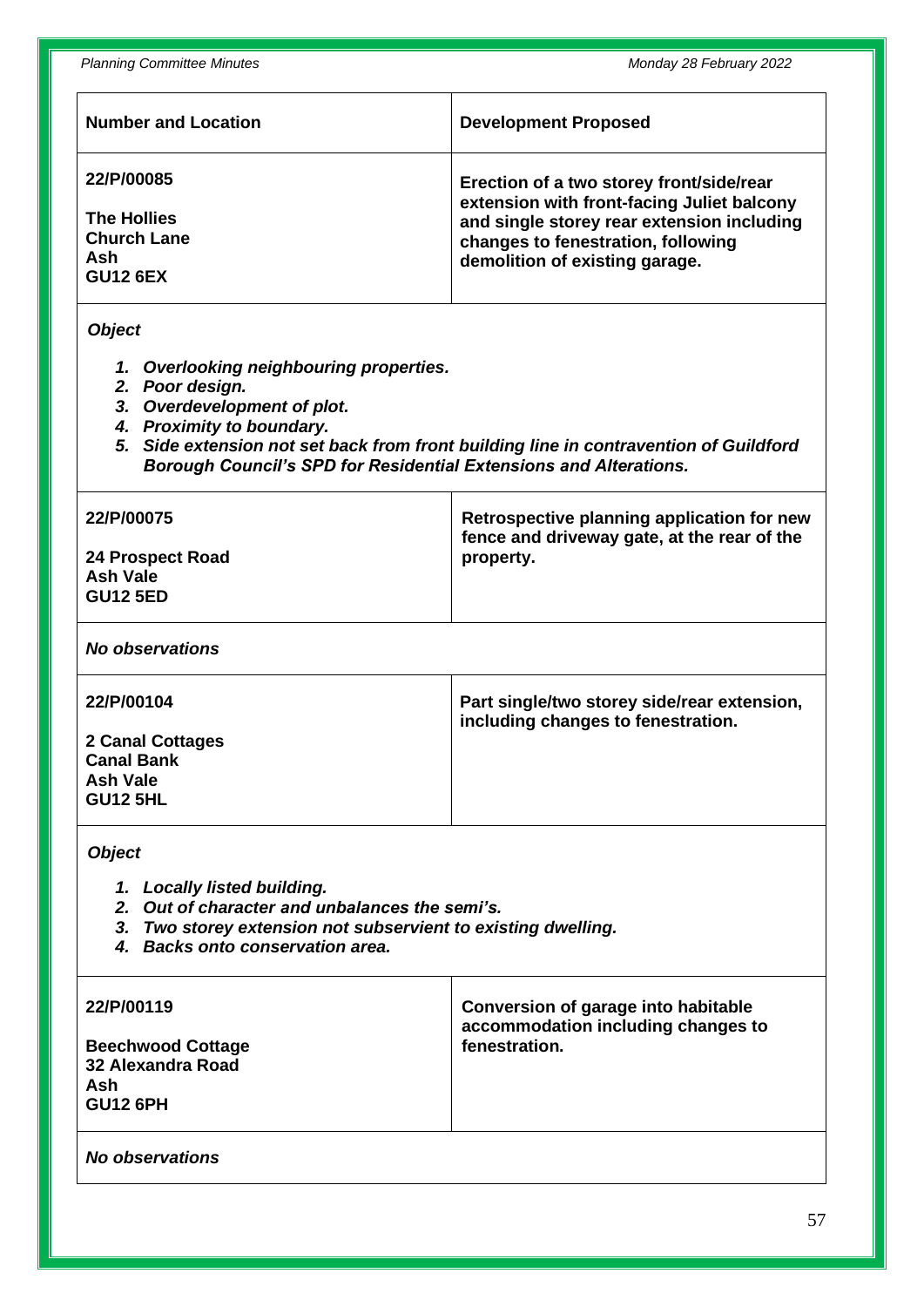| <b>Number and Location</b> | <b>Development Proposed</b>                 |
|----------------------------|---------------------------------------------|
| 22/P/00021                 | Rear extension with additional rooms        |
| 33 Star Lane               | created in new roof space above. Solar      |
| Ash                        | panels to side roof slope and roof light to |
| <b>GU12 6RH</b>            | opposite side and changes to fenestration.  |

#### *Object*

- *1. Rear extension is not subservient to existing dwelling.*
- *2. Out of scale and character.*
- *3. Poor design.*
- *4. Flat roof not in accordance with Guildford Borough Council's Design Guide for Residential Extensions.*

| 22/P/00131                                                          | Proposed garage extension and conversion<br>to habitable accommodation |
|---------------------------------------------------------------------|------------------------------------------------------------------------|
| <b>Elvington</b><br><b>Aldershot Road</b><br>Ash<br><b>GU12 6PD</b> | and single storey rear extension.                                      |

*Object*

- *1. Bulk and massing of proposed extension.*
- *2. Flat roof not in accordance with Guildford Borough Council's Design Guide for Residential Extensions.*
- *3. Subject to an Arboriculturist report.*

| <b>Homefield Lodge</b><br><b>South Road</b><br>Ash Vale<br><b>GU12 5AH</b> | Erection of a front porch (retrospective<br>application). |
|----------------------------------------------------------------------------|-----------------------------------------------------------|
| No observations                                                            |                                                           |